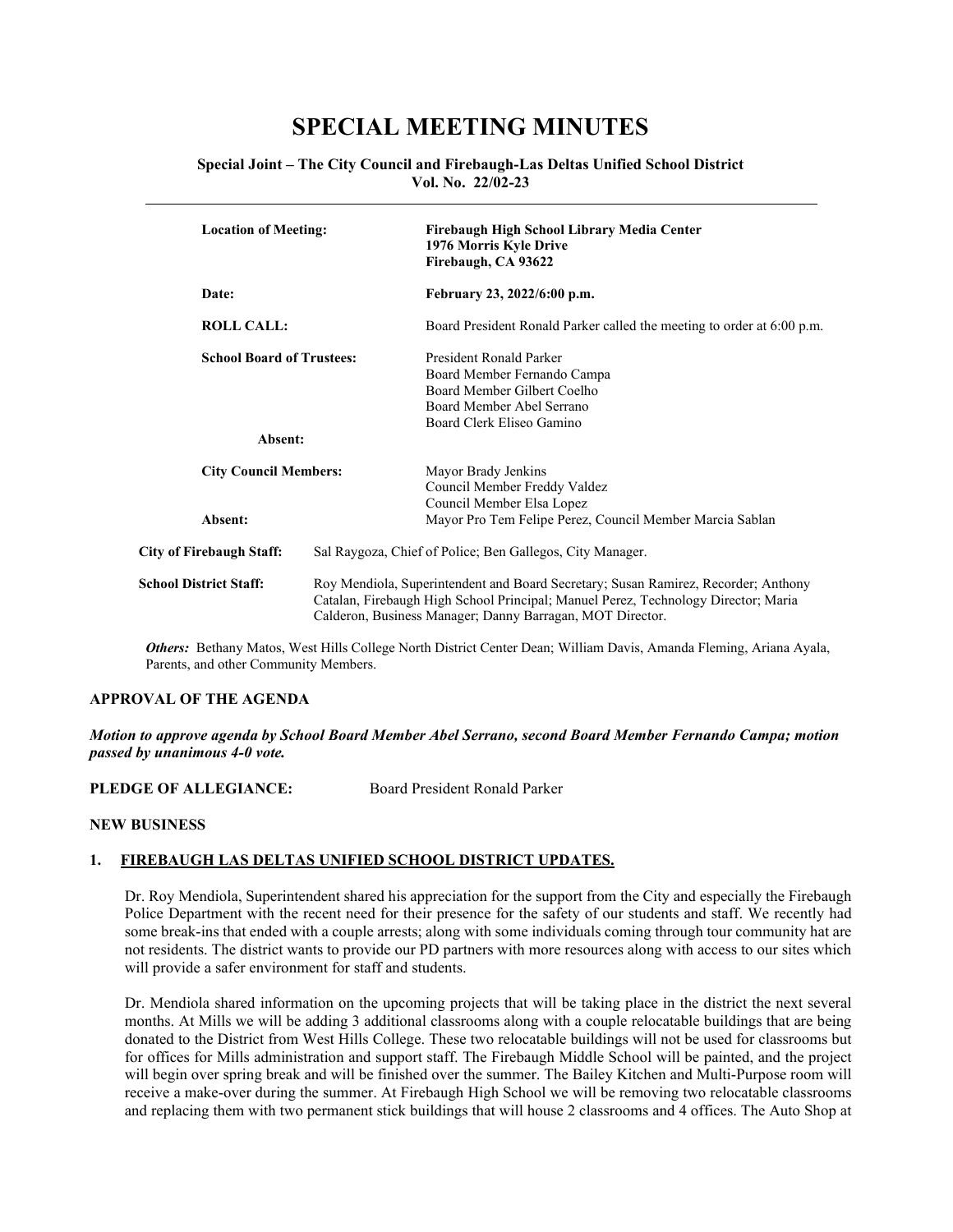Firebaugh High School will be remodeled over the summer as well. We are working on replacing our district intercom system; install vape detection devices and adding more cameras to sites. All these are for the safety of students and staff. We are looking at go-green projects, with some of the items being electric buses, charging stations, plumbing upgrades, etc. We are looking for funding for a new aquatic center and will be asking the city for support. If no funding is found, we may consider a Bond in the future.

Dr. Mendiola noted that he has talked to the City about their current facility where city hall is located. Once the city buildings are vacated.

Dr. Mendiola discussed the current mask mandate which is required for all students and staff. He noted that the Governor is scheduled to make an announcement on Monday, February 28th with regards to masking guidelines for schools. It is likely that the new change will allow mask wearing to be optional. The new language might state that masks are strongly recommended, but no longer required for anyone indoors.

Our District has been conducting in-person Board meetings and will continue to do so. We are proud that we have been able to keep our students in school, participating in athletics and extra-curricular activities. This is what is best for our students, and we have been able to do this with the support of our Board and staff as we had testing protocols in place and were able to keep our doors open and activities moving forward. We are seeing the positivity rate start to drop. We will be conducting in-person graduation this year. We will continue to do what is best for our students and staff, as this is our number one priority. There are two new banks of COVID leave for staff; one is for 5 days for any staff who has tested positive for COVID-19; the second bank is for staff caring for a family member who is COVID positive or for someone who receives the vaccine and has a reaction. Both of these are retroactive to January 1, 2022.

City Manager Ben Gallegos shared that the City is also looking for grants for the aquatic Center. He shared that there are grants for Parks; he noted that there are a lot of grants out there and they are trying to go after all that they can. He will invite our elected officials to look at our pool and parks and encourage them to support the City and District on securing monies for our needs. He thanked the district for bringing the Food Distribution to our community, it is another great resource for our families.

Trustee Eliseo Gamino shared that he is glad to see the City and District working together. We need our police to help us educate our kids on their mistakes. Our kids had too much time on their hands during the pandemic and may have not made good decisions during that time and will need some help to turn themselves around. Dr. Mendiola shared that the district has brought back the All-4 Youth program as well as Prodigy which not only is available to help our students but also their families

## **2. CITY OF FIREBAUGH UPDATES.**

City Manager Ben Gallegos shared information on the upcoming projects that will be taking place within the City. There will be alleys paved behind Don Pepe's, by the US Post Office, and the New Fire Station. There will be street paving work on 14th, J Street, and 10th Streets. There will be a press conference on Friday announcing the project for the new Police Department. The new Fire Department was supposed to be completed by March, but it won't be finished until December. The Electric Panel is holding up the completion and occupancy. The City will be revitalizing Dunkle Park playground and the basketball area. They have pulled the permits for the Greystone apartment project. This will be a 64-unit complex. There will be a beautification project on "O" Street from 14th to 10th Street. New lights, shrubs, etc. Highway 33 will be paved from Morris Kyle Drive to Douglas Avenue. City Manager Ben Gallegos shared there is a potential developer interested in building more housing in Firebaugh. They will be repairing sidewalks around the schools and are already looking for grants for next year. There will be bridge projects taking place down Highway 33. Board President asked about sidewalks between Eastside Acres and the City for those kids who walk to school? Ben noted he would need to reach out to Madera County since that would need to be a project within Madera County. Trustee Abel Serrano asked about speed bumps, we have some streets that need them before someone gets hurt. Ben shared that he would need to reach out and discuss with our first responders as they cause a delay when they are responding to calls. President Ronald Parker asked with the additional apartments and housing coming into town will we need to add more officers to our police department? Chief Raygoza noted that we are staffed according to our population. Ben Gallegos shared that a new domestic sewer plant will be coming in. He is working on an industrial wastewater plant so we can put the water from Toma-Tek into the canal so that it can be used for farming. Superintendent Dr. Mendiola noted that we need to be aware of any new family housing developments so that we can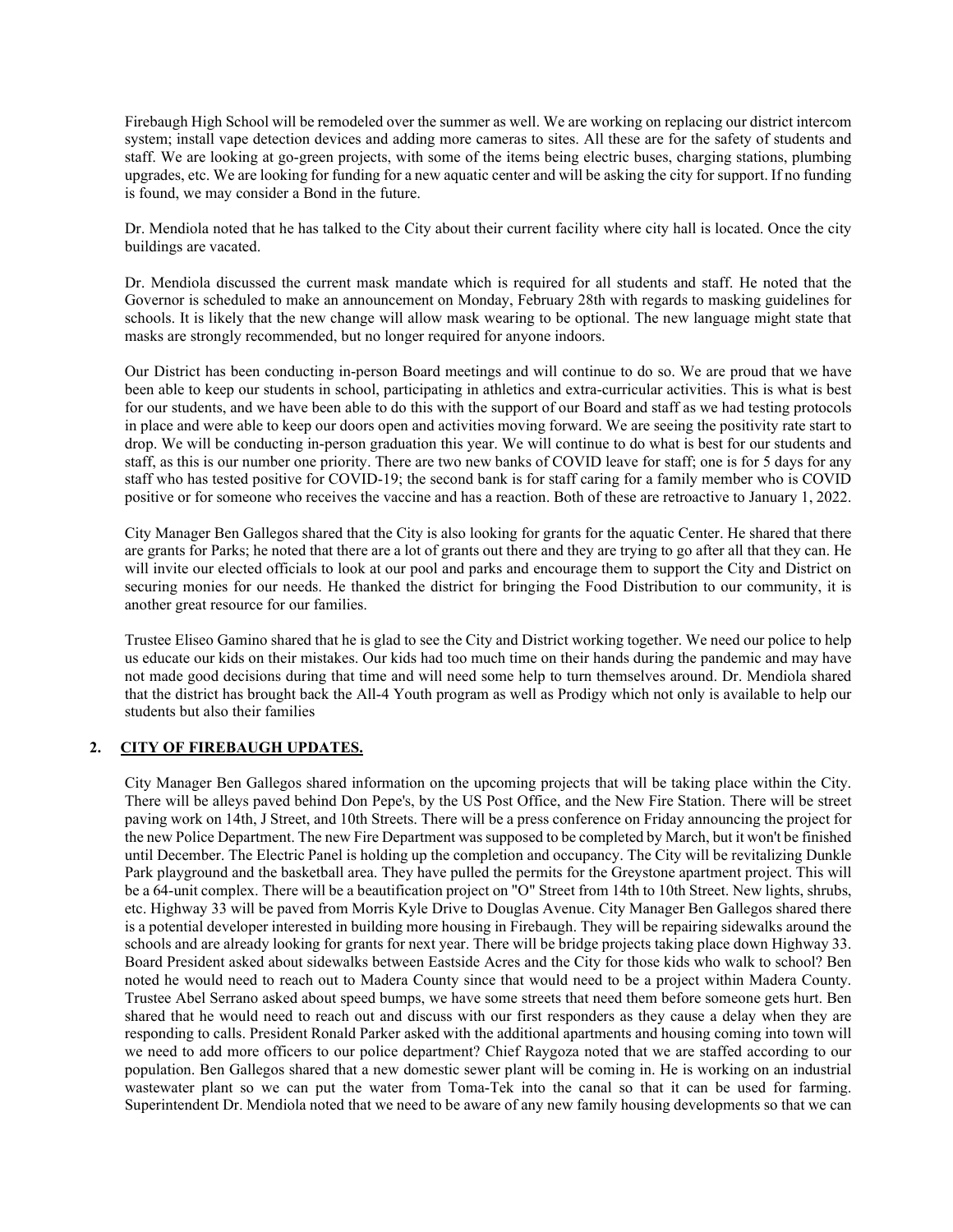plan accordingly for potential growth. We are looking to expand our preschool program. He asked about the intersection by Mills, this is a major safety concern. Ben shared that the Habitat for Humanity is wanting to finish the project across the street from Davis Drier. City Manager Ben Gallegos shared information on the upcoming projects that will be taking place within the City. There will be alleys paved behind Don Pepe's, by the US Post Office, and the New Fire Station. There will be street paving work on 14th, J Street, and 10th Streets. There will be a press conference on Friday announcing the project for the new Police Department. The new Fire Department was supposed to be completed by March, but it won't be finished until December. The Electric Panel is holding up the completion and occupancy. The City will be revitalizing Dunkle Park playground and the basketball area. They have pulled the permits for the Greystone apartment project. This will be a 64-unit complex. There will be a beautification project on "O" Street from 14th to 10th Street. New lights, shrubs, etc. Highway 33 will be paved from Morris Kyle Drive to Douglas Avenue. City Manager Ben Gallegos shared there is a potential developer interested in building more housing in Firebaugh. They will be repairing Sidewalks around the schools and are already looking for grants for next year. There will be bridge projects taking place down Highway 33. Board President asked about sidewalks between Eastside Acres and the City for those kids who walk to school? Ben noted he would need to reach out to Madera County since that would need to be a project within Madera County. Trustee Abel Serrano asked about speed bumps, we have some streets that need them before someone gets hurt. Ben shared that he would need to reach out and discuss with our first responders as they cause a problem for them responding to calls. President Ronald Parker asked with the additional apartments and housing coming into town will we need to add more officers to our police department? Chief Raygoza noted that we are staffed according to our population. Ben Gallegos shared that a new domestic sewer plant will be coming in. He is working on an industrial wastewater plant so we can put the water from Toma-Tek into the canal so that it can be used for farming. Superintendent Dr. Mendiola noted that we need to be aware of any new family housing developments so that we can plan accordingly for potential growth. We are looking to expand our preschool program. He asked about the intersection by Mills, this is a major safety concern. Ben shared that the Habitat for Humanity is wanting to finish the project across the street from Davis Drier.

## **3. EXPLORE OPPORTUNITIES FOR COLLABORATION AND PARTNERSHIP.**

Councilman Freddy Valdez shared that he would like for the Board to allow Dr. Mendiola and possibly a Board member to attend the Legislative Action Day in April to collaborate with our legislative representatives. Attending this with our Council members would show them the legislators the collaboration that we have developed. Dr. Mendiola shared that he would like to have a timeline on projects. He is excited with the relationship being built between the District, City and Police Department. He said he looks forward to working with everyone to align our growth with the City growth so we can stay ahead of it. He hopes we can continue to work on a resolution for the Mills intersection.

Councilman Freddy Valdez shared that Mr. Rangel with the Department of Homeland Security is willing to come and review our community and schools and to share his thoughts on security. He also hopes that everyone will utilize the new city text for communication. If you see something, send a message back to the city or better yet, send a picture and let us know what it is that you see and where it is. Freddy also shared that there are Micro grants available for small businesses and hopes that our community will take advantage of them. Board President Ronald Parker noted that at our next meeting we should include West Hills College on the agenda so we can collaborate with them as well. Bethany Matos, Dean of the North District Center was in attendance and shared she would be happy to be a part of our meetings.

## **4. VIRTUAL OPTION FOR JOINT MEETINGS.**

Dr. Roy Mendiola Superintendent noted that the District is committed to in-person meetings and when we host the meeting they will be in-person. If the City wants to hold virtual joint meetings, he invites them to host the meeting. Council member Freddy Valdez shared that he wanted to do a hybrid model as he sees the opportunity for those who aren't comfortable or able to attend in-person meetings the option to attend. Elsa Lopez, Council woman shared that she agrees with in-person meetings and wished the City would do the same thing.

## **5. PUBLIC COMMENTS.**

Mayor Brady Jenkins said it has been great working with the school and then working with the police department as a school employee. Trustee Abel Serrano stated that this is a beautiful partnership that has been developed. We are all